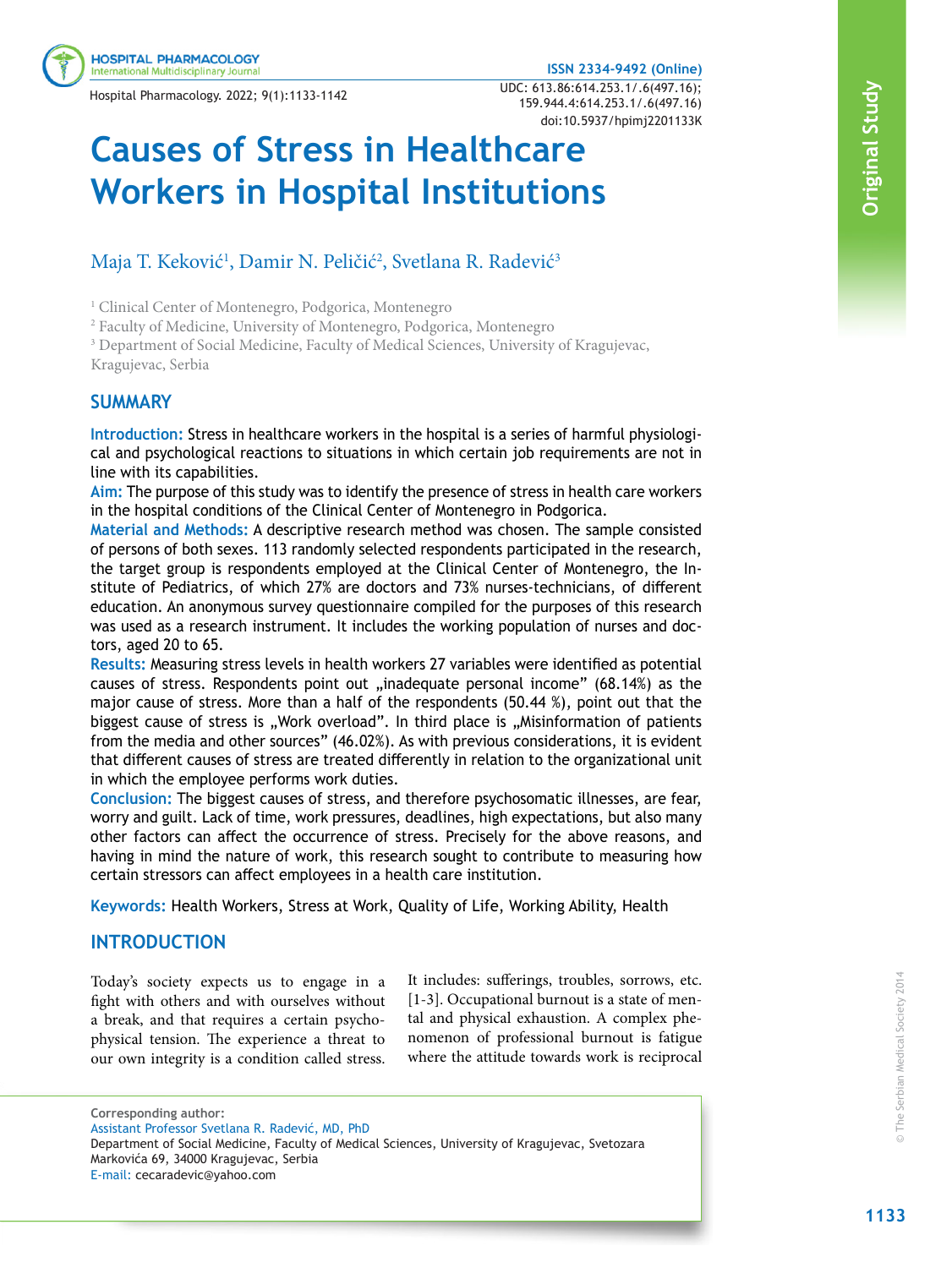to the experience of fatigue. This phenomenon has always been known to employees, and to day it is increasingly the subject of research. The most important components of burnout syndrome are the feeling of emotional and physical exhaustion, reduced personal job satisfaction [4], and when the medical staff is involved, the attitude towards patients is changed. Occupational burnout syndrome is an integral part of providing health care to pa tients [3,5,6,7]. Nursing is, by its very nature, a profession exposed to high levels of stress. A nurse faces real suffering, pain and death on a daily basis, unlike any other profession. Many nursing interventions are not thankful and spiritual. Many are, by normal standards, un comfortable, or even degrading [8]. At work, the source of stress is usually the work envi ronment, and it is caused by an imbalance be tween demands and the ability to satisfy them. The amount of stress increases as the demands of the workplace increase, and the amount of decision-making decreases, whereby stress at work is not the result of only one factor, but is the sum of increased demands and low levels of decision-making [9]. Small amount of stress is associated with low work performance, as well as high amount of stress that has the same outcome and can cause a number of additional diseases. Excessive and prolonged stress causes burnout, and is characterized by mental, phys ical or psychophysical exhaustion [10]. In the European Union, workplace stress is the sec ond most common work-related problem affecting 28% of workers. This stress is the cause of more than a quarter of absences from work due to work-related health problems lasting two weeks and longer. In an effort to shed light on the phenomenon of psychological stress in the work environment, a number of models have been developed that differ in their com plexity. As a rule, they can be classified into two groups with a more detailed analysis. A narrower model defines stress as a result of inadequate work environment requirements that are at odds with employee capabilities. The second category includes models that use a broader approach and promote stress at work as an expression of the general imbal ance between the characteristics of the work situation and the individual characteristics of workers [11]. Reactions to severe stress and adjustment disorders include disorders that can be identified not only by symptomatology, but also by the fact that they are preceded by

surviving stress. The disorders classified here always occur as a consequence of severe acute or chronic stress, which is considered to be the primary causative factor, without the existence of which the corresponding disorders would not have occurred. The category of reactions to severe stress and adjustment disorders include disorders that can be understood as responses to severe stress. Acute stress response involves a variety of symptoms, from an initial state of "shock", followed by a degree of narrowing of consciousness and disorientation, through agitation and excessive activity, to anxiety, depression and withdrawal. Symptoms occur shortly after stress (from minutes to minutes hours) and also disappear after a short time (several days). Manifestations of adjustment disorders vary and include depressed mood, anxiety, worry, discouragement, helplessness, and decreased efficiency in daily activities [12].

# **AIM**

The purpose of this study was to identify the presence of stress in health care workers in the hospital conditions of the Clinical Center of Montenegro in Podgorica. For this reason, we have set the following goals:

- Determine if there was a difference in the experience, perception and type of stressors among nurses and doctors;

- Identify which cause has contributed to greater satisfaction and stress reduction in health professionals;

- Determine whether there are razlike whether there are differences in the experience, percep tion and type of stressors among younger and older health professionals;

- Identify ways to overcome stress in health professionals.

# **MATERIAL AND METHODS**

Quantitative method of work was applied. The data needed for the theoretical part were col lected using professional and scientific articles as well as books. We came to scientific research articles by searching the following databases: PubMed (MEDLINE), ScienceDirect, As a re search method we used an anonymous ques tionnaire compiled for the purposes of this research. In this paper, we used the methods of descriptive statistics in terms of calculating various statistical indicators and graphical rep resentations.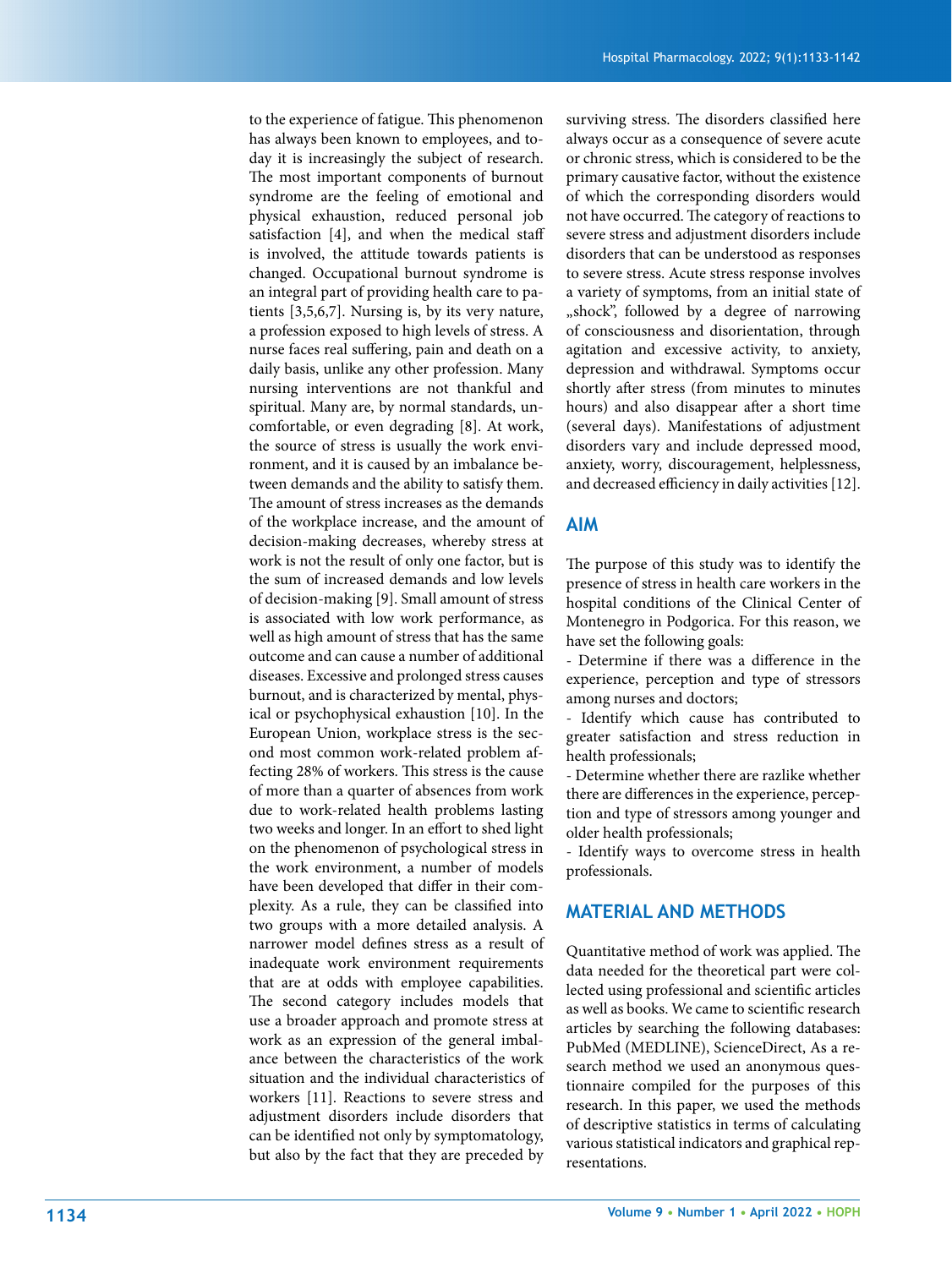#### **Instrument description**

An anonymous survey questionnaire compiled for the purposes of our research was used as a research instrument. The first part of the questionnaire contains general data related to the socio-demographic characteristics of respondents (gender, age, length of education, occupation, professional degree, job, length of total employment, length of employment in the current job, working hours). The second part of the questionnaire includes questions related to stressors in the workplace. This method of data collection was applied for the reason that it adequately corresponds to the target group and according to the estimated duration of the interview of 10 minutes.

#### **Sample entry**

The sample consists of 113 randomly selected respondents. The target group is respondents employed in hospital conditions, doctors and nurses of various educational profiles. Respondents will be explained the purpose of the test and the method to be used. The research was conducted in 2019 in Podgorica, Montenegro.

#### **Data collection process**

Data for each respondent were collected through a survey. Respondents were introduced to the aim of the research and the associated details that emphasize the anonymity of responses and respect for privacy, and the results will be used to produce a master's thesis, while respecting ethical principles. The completed questionnaires were placed in envelopes handed over to the examiner personally in order to ensure the anonymity of the research.

Participation in the research was voluntary and anonymous, and health professionals were literate and oral through informed research. The Notice of Health Respondents on Workplace Stress Research contains basic information on research, purpose, procedure, confidentiality, law, and volunteering. The obtained data were analyzed and the mean values of continuous variations were expressed by the median and range for variables that are not normally distributed. Statistical analysis was done with the SPSS software package for Windows.

#### **Ethical aspects in research**

The research was conducted with the consent of the Clinical Center of Montenegro from 2019 no.03/01-23643, their Ethics Committee and respondents. We requested and obtained the consent of all respondents, which described in detail the purpose and goal of the research, emphasizing the anonymity of research participants, as well as respect for the code of ethics. The questionnaire was distributed together with the written informed consent of the respondents.

# **RESULTS**

113 respondents participated in this research, 27% of which were PhD holders, and 73% were nurses of different levels of education (Figure 1). According to the obtained data, the largest proportion of respondents were nurses with secondary education - SSS (76%). Only 5% of respondents were graduate nurses or masters of nursing. From the aspect of the time period of performing the activity, we asked the respondents how they are engaged in the workplace they cover. In the analysis of measuring



**Figure 1.** Structure of respondents by occupation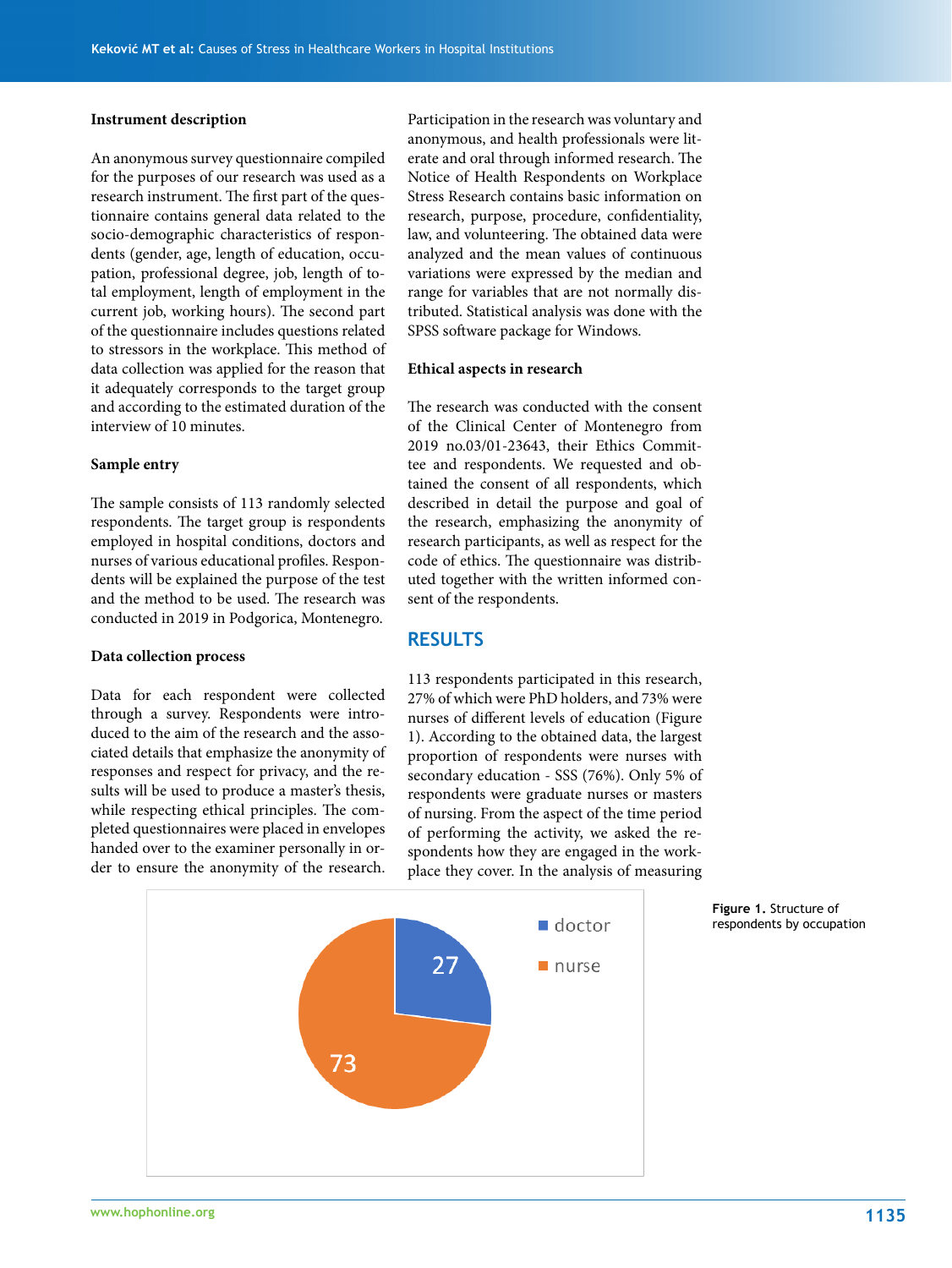stress levels in health workers, 27 variables that are potential causes of stress were identified. The following table will show the distribution of responses according to the analyzed variables at the overall level. As can be seen in Table 1, each of the listed variables significantly affects the stress at work experienced by health workers. In addition, there are those variants that have almost no or no great impact on stress in the workplace. The following table will highlight ten variants at the overall level that contribute to significant workplace stress. As in (Table 2). can be seen among the biggest causes of stress in the first place, respondents point out "Inadequate personal income" (68.14%). More than half of them, 50.44%, point out that the biggest example of stress is "work overload". In third place is "Misinformation of patients by the media and other sources" (46.02%). Further on, this pa-

per considered how the causes of stress affect employed health workers depending on their gender and age. It was noticed that the youngest health workers aged 21-25, as well as the oldest health workers over the age of 66, state the most causes of stress, assigning the highest average grades for the above. Thus, the total average score for all 27 causes observed in this analysis is the highest among the youngest employees (3.98), while in the second place with an average score of 3.50 are the oldest employees, aged 66 and over. The overall average score at the level of the entire survey is 3.17. As with the previous considerations, it is evident that different causes of stress are treated differently in relation to the organizational unit in which the employee performs work duties. Both at the overall level and at the level of individual organizational units, the first three causes are always treated as the main causes. However,

**Table 1.** Distribution of stressors' responses according to the assigned value expressed in %

**Data source:** Survey questionnaire for health workers, 2019

| <b>Stressors</b>                                                   | 1      | $\overline{2}$ | 3      | 4      | 5      |
|--------------------------------------------------------------------|--------|----------------|--------|--------|--------|
| Work overload                                                      | 6.19%  | 3.54%          | 20.35% | 19.47% | 50.44% |
| Poor work organization                                             | 10.62% | 13.27%         | 25.66% | 25.66% | 24.78% |
| Overtime                                                           | 33.63% | 10.62%         | 22.12% | 15.04% | 17.70% |
| Shift work                                                         | 41.59% | 4.42%          | 9.73%  | 13.27% | 30.97% |
| Night shift                                                        | 34.51% | 1.77%          | 12.39% | 9.73%  | 39.82% |
| On duty                                                            | 53.98% | 5.31%          | 4.42%  | 10.62% | 24.78% |
| Pressure of deadlines for tasks                                    | 12.39% | 8.85%          | 23.01% | 18.58% | 35.40% |
| Time limit for examination of patients                             | 24.78% | 9.73%          | 19.47% | 15.04% | 30.09% |
| Introduction of new technologies                                   | 23.89% | 13.27%         | 28.32% | 13.27% | 19.47% |
| Presentation of new information from the profession                | 24.78% | 15.93%         | 21.24% | 15.93% | 18.58% |
| Lack of proper education                                           | 15.04% | 13.27%         | 24.78% | 10.62% | 35.40% |
| Unavailability of professional literature                          | 23.01% | 17.70%         | 17.70% | 12.39% | 27.43% |
| Limited financial resources for work                               | 10.62% | 7.08%          | 18.58% | 15.04% | 47.79% |
| Inadequate workspace                                               | 15.04% | 11.50%         | 19.47% | 16.81% | 36.28% |
| Inadequate personal income                                         | 6.19%  | 7.96%          | 10.62% | 6.19%  | 68.14% |
| Poor communication and conflict with superiors                     | 30.97% | 15.93%         | 23.01% | 11.50% | 17.70% |
| Poor communication and conflict with colleagues                    | 37.17% | 23.89%         | 10.62% | 14.16% | 13.27% |
| Little chance of advancement                                       | 23.89% | 13.27%         | 19.47% | 15.04% | 27.43% |
| Burden of administrative work                                      | 17.70% | 9.73%          | 16.81% | 14.16% | 39.82% |
| Insufficient number of employees                                   | 9.73%  | 9.73%          | 19.47% | 18.58% | 41.59% |
| Everyday unforeseen and unplanned situations                       | 10.62% | 12.39%         | 23.01% | 16.81% | 36.28% |
| Conflicts with other associates                                    | 38.94% | 20.35%         | 19.47% | 7.08%  | 12.39% |
| Poor communication with the patient or family<br>members           | 38.94% | 17.70%         | 19.47% | 10.62% | 11.50% |
| Exposure to inappropriate public criticism, threats of<br>lawsuits | 28.32% | 11.50%         | 14.16% | 7.08%  | 36.28% |
| Impossibility to separate professional and private life            | 31.86% | 13.27%         | 17.70% | 18.58% | 17.70% |
| Misinformation of patients by the media and other<br>sources       | 16.81% | 10.62%         | 15.04% | 10.62% | 46.02% |
|                                                                    |        |                |        |        |        |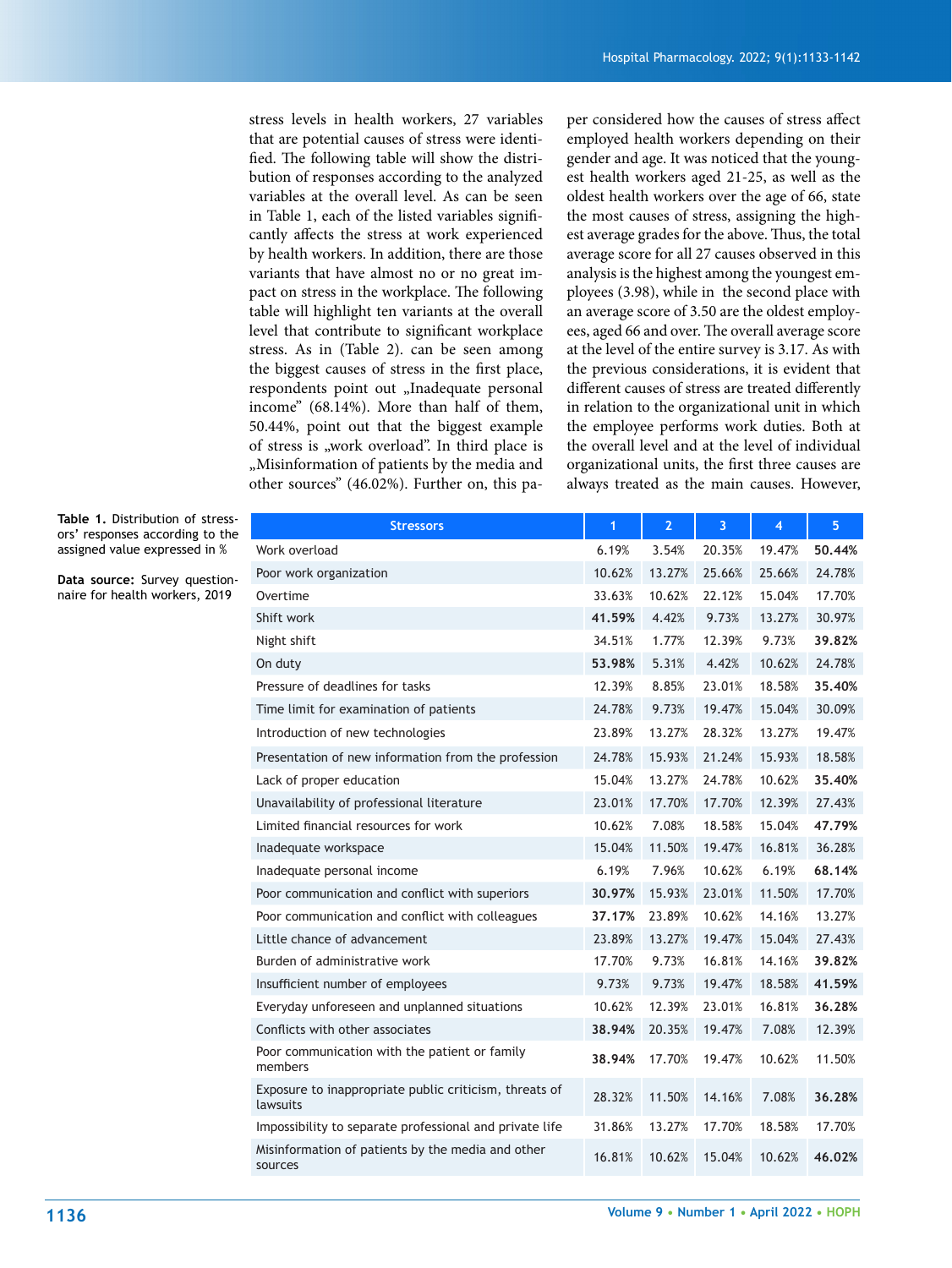an interesting fact is that the employees of the Ambulance state and highly evaluate the time period for the examination of patients among the main causes of stress. The employees working in the Hospital as an organizational unit are almost identical in relation to the total average grades in the observation part in the sequential sense, with the total average grade of the Hospital's health workers being 0.07 lower than the overall average grade. On the other hand, the employees of the Clinic assign a higher average rating to stressors compared to the overall average rating of 1.63% and 0.05 in numerical value. It is important to point out that the causes of stress differ significantly between groups of respondents. Thus, employees who work 24 hours a day, in addition to work overload and dissatisfaction with personal income, also consider their duty as a high-risk and high cause of stress, assigning it an average score of 4.21, which is 70.71% higher than the overall average score for the entire sample. Interesting data refers to employees who work in the afternoon shift who point out that their work space is inadequate. Lack of professional literature and poor organization of work are major causes of stress, so their average grades differ significantly from the overall average grades of the entire number of respondents. Employees who work in two shifts, in particular, state that their deadlines for work, shift and night work are among the 10 biggest causes of stress. However, the overall average rating of these health workers is 3.78% lower

than the overall average rating. The lowest grades, which could indicate that these employees have the least stress at work, are with employees engaged in the morning shift who also have 24 duty and/or standby and employ-

ees who work only in the afternoon shift. Their overall average scores are 17.11% and 24.26% lower compared to the overall average score of the entire sample (Table 3).

# **DISCUSSION**

The majort causes of stress, and thus psychosomatic illnesses, are fear, worry and guilt. [13,14]. Today's way of life can be called accelerated, to say the least. Lack of time for yourself and family, pressures at work, deadlines, high expectations, but also many other factors can affect the occurrence of stress. For these reasons, given the nature of the work, this research should contribute in order to measure how certain stressors can affect employees in health care institutions. In the initial phase of the research, 27 potential causes of stress were identified, which were further observed in relation to certain categories such as gender, age, job and similar. As already pointed out, the total level of stress was rated with an average score of 3.17, which compared to other research in the field, indicate that stress occurs significantly more often. The most common causes of stress are: inadequate personal income, work overload, limited financial resources for work, insufficient number of employees, misinformation of patients by the media and other sources, deadlines for tasks, daily unforeseen and unplanned situations, administrative workload, inadequate work space and poor work organization. These reasons vary depending on the nature of the job, the organizational unit to which the employees belong, the age of the employees and the like. Having in mind the above, it should be pointed out that finding ways to manage stress

**Table 2.** Top 10 biggest stressors expressed in %

| <b>Stressors</b>                                                   | 1      | $\overline{2}$ | 3      | $\overline{4}$ | 5      |
|--------------------------------------------------------------------|--------|----------------|--------|----------------|--------|
| Work overload                                                      | 6.19%  | 3.54%          | 20.35% | 19.47%         | 50.44% |
| Night shift                                                        | 34.51% | 1.77%          | 12.39% | 9.73%          | 39.82% |
| Limited financial resources for work                               | 10.62% | 7.08%          | 18.58% | 15.04%         | 47.79% |
| Inadequate workspace                                               | 15.04% | 11.50%         | 19.47% | 16.81%         | 36.28% |
| Inadequate personal income                                         | 6.19%  | 7.96%          | 10.62% | 6.19%          | 68.14% |
| Burden of administrative work                                      | 17.70% | 9.73%          | 16.81% | 14.16%         | 39.82% |
| Insufficient number of employees                                   | 9.73%  | 9.73%          | 19.47% | 18.58%         | 41.59% |
| Everyday unforeseen and unplanned situations                       | 10.62% | 12.39%         | 23.01% | 16.81%         | 36.28% |
| Exposure to inappropriate public criticism, threats of<br>lawsuits | 28.32% | 11.50%         | 14.16% | 7.08%          | 36.28% |
| Misinformation of patients by the media and other<br>sources       | 16.81% | 10.62%         | 15.04% | 10.62%         | 46.02% |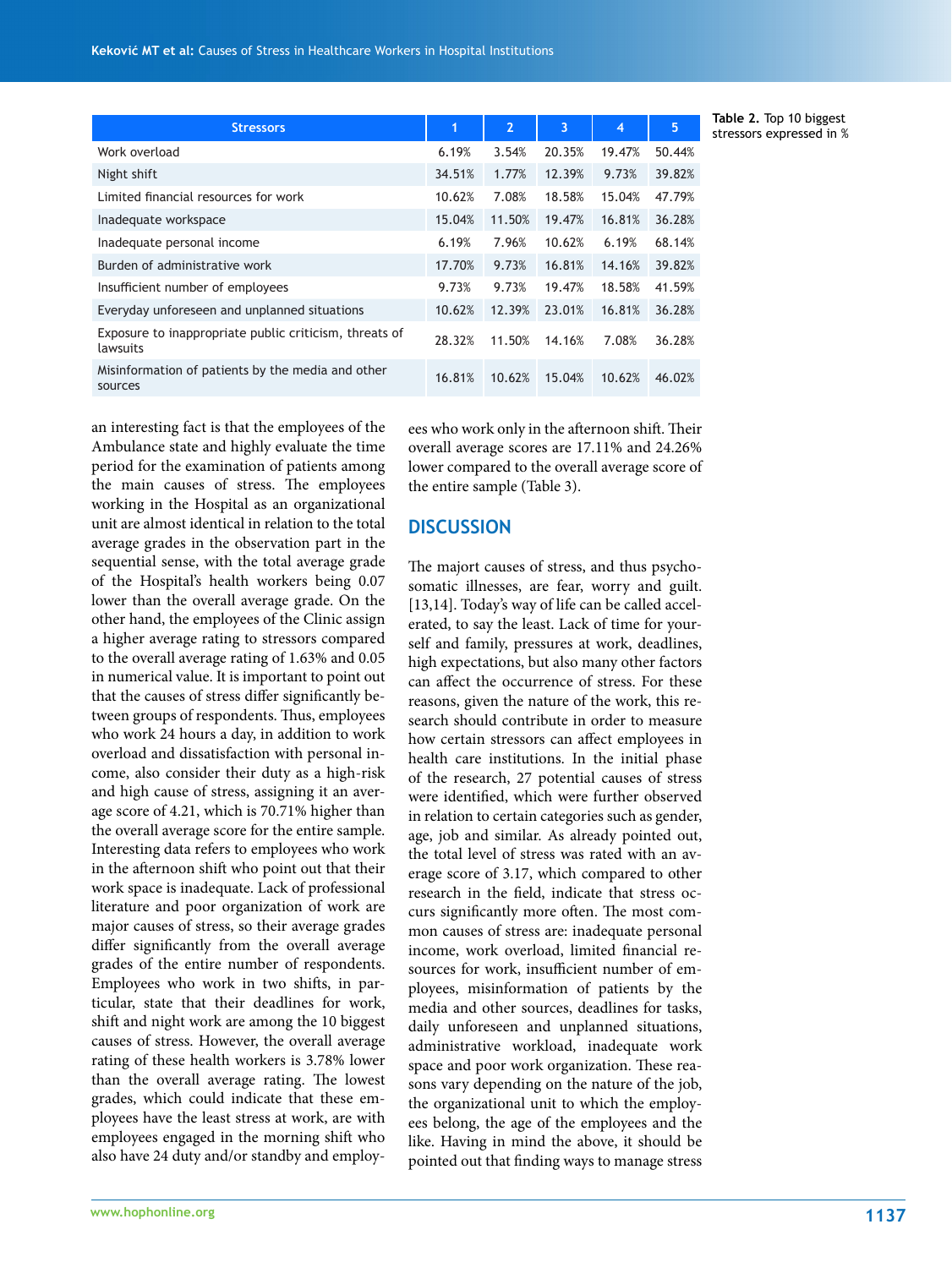**Table 3.** Average assessment of stressors in relation to working hours

**Data source:** Survey questionnaire for health workers, 2019

| <b>Stressors</b>                                                   | 24<br>hour<br>duty | <b>Morning</b><br>work and<br>preparatory<br>work | <b>Morning</b><br>work | Afternoon<br>work | <b>Work</b><br>all day | Grand<br><b>Total</b> |
|--------------------------------------------------------------------|--------------------|---------------------------------------------------|------------------------|-------------------|------------------------|-----------------------|
| Inadequate personal income                                         | 4.07               | 3.67                                              | 4.26                   | 5.00              | 4.38                   | 4.23                  |
| Work overload                                                      | 4.17               | 3.67                                              | 4.00                   | 1.00              | 4.15                   | 4.04                  |
| Limited financial resources for<br>work                            | 3.66               | 2.67                                              | 4.17                   | 4.00              | 3.46                   | 3.83                  |
| Insufficient number of employees                                   | 3.79               | 3.67                                              | 3.81                   | 3.00              | 3.54                   | 3.73                  |
| Misinformation of patients by the<br>media and other sources       | 4.03               | 2.67                                              | 3.75                   | 3.00              | 2.88                   | 3.59                  |
| Pressure of deadlines for tasks                                    | 3.38               | 3.33                                              | 3.48                   | 3.00              | 4.00                   | 3.57                  |
| Everyday unforeseen and<br>unplanned situations                    | 3.48               | 4.00                                              | 3.70                   | 1.00              | 3.42                   | 3.56                  |
| Burden of administrative work                                      | 3.72               | 2.00                                              | 3.87                   | 3.00              | 2.69                   | 3.50                  |
| Inadequate workspace                                               | 3.45               | 3.00                                              | 3.55                   | 4.00              | 3.42                   | 3.48                  |
| Poor work organization                                             | 3.14               | 2.67                                              | 3.64                   | 4.00              | 3.30                   | 3.41                  |
| Lack of proper education                                           | 3.10               | 2.67                                              | 3.60                   | 3.00              | 3.35                   | 3.38                  |
| Night shift                                                        | 3.71               | 3.33                                              | 2.53                   | 1.00              | 4.04                   | 3.19                  |
| Time limit for examination of<br>patients                          | 3.34               | 1.67                                              | 3.26                   | 1.00              | 3.00                   | 3.16                  |
| Exposure to inappropriate public<br>criticism, threats of lawsuits | 3.46               | 1.67                                              | 3.28                   | 1.00              | 2.58                   | 3.12                  |
| Little chance of advancement                                       | 2.59               | 1.67                                              | 3.32                   | 3.00              | 3.35                   | 3.09                  |
| Unavailability of professional<br>literature                       | 2.75               | 2.67                                              | 3.21                   | 4.00              | 3.00                   | 3.04                  |
| Introduction of new technologies                                   | 2.79               | 1.67                                              | 3.13                   | 1.00              | 2.81                   | 2.91                  |
| Shift work                                                         | 2.72               | 2.67                                              | 2.47                   | 1.00              | 3.93                   | 2.88                  |
| Presenting new information from<br>the profession                  | 2.42               | 2.00                                              | 3.17                   | 3.00              | 2.81                   | 2.87                  |
| Impossibility to separate profes-<br>sional and private life       | 3.52               | 2.33                                              | 2.83                   | 3.00              | 1.85                   | 2.77                  |
| Overtime                                                           | 3.31               | 4.33                                              | 2.36                   | 1.00              | 2.69                   | 2.72                  |
| Poor communication and conflict<br>with superiors                  | 2.38               | 2.67                                              | 2.92                   | 1.00              | 2.62                   | 2.69                  |
| On duty                                                            | 4.21               | 3.67                                              | 1.98                   | 1.00              | 1.42                   | 2.46                  |
| Poor communication and conflict<br>with colleagues                 | 2.17               | 2.00                                              | 2.60                   | 3.00              | 2.35                   | 2.42                  |
| Poor communication with the<br>patient or family members           | 2.34               | 1.67                                              | 2.62                   | 1.00              | 2.04                   | 2.37                  |
| Conflicts with other associates                                    | 2.24               | 1.67                                              | 2.52                   | 1.00              | 2.15                   | 2.32                  |
| Average rating                                                     | 3.23               | 2.68                                              | 3.23                   | 2.31              | 3.05                   | 3.17                  |

in the workplace requires preventive action on factors that cause adverse reactions, especially in activities such as those analyzed in this paper. Comparing the results of similar research on this topic, we found in the magazine Engrami the results of the Special Hospital for Psychiatric Diseases "Dr Laza Lazarevic" in Belgrade, RS Serbia, where they indicate that most respondents have a pronounced presence of stress at work. The analysis of the results obtained by the questionnaire for selfassessment of stress levels showed that 53.33% of respondents perceive a high level of stress at work, and 46.67% deny stress exposure. 51% of respondents showed a high level of job fulfillment, 39% a medium level, and 9% a low level of job fulfillment. No statistically significant differences were found in terms of self-assessment of stress exposure. On the whole, among the employees of SBPB "Dr Laza Lazarević",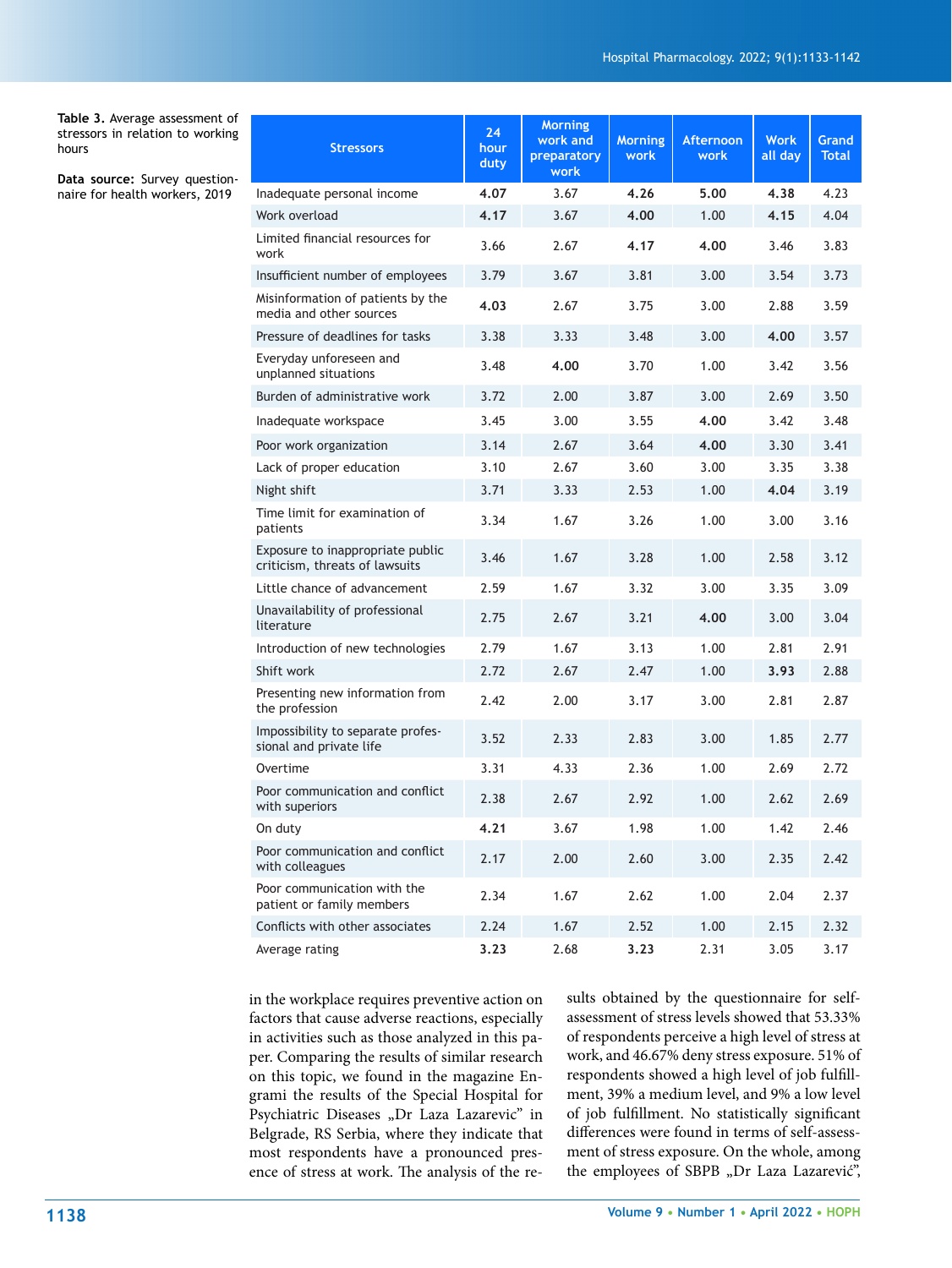there was a medium level of emotional exhaustion and depersonalization, as well as a moderately high level of job fulfillment. Data from the literature indicate that emotional exhaustion and depersonalization are a direct consequence of dealing with so-called "helping occupations" and their development in addition to internal (primarily personality structures), influences and external factors (undefined organizational structure, unclear rules of advancement, inadequate working conditions, interpersonal relationships), which can be seen in the respondents in KCCG. The aim of many studies is to determine the level of exposure of doctors and nurses to occupational stress, as well as the degree of risk of developing "burnout syndrome". [3,8,15,16,17,18,19]. In the study of Vićentić and Jovanović, there were 30 general practitioners and 30 nurses. It was found that the daily encounter of doctors and nurses with illness, pain, sorrow, suffering and human misery requires a balance of many aspects of the complex nursing and doctoral role and that coping with stressful situations is of particular importance in fulfilling professional obligations [10-23]. It is traditionally known that general practitioners and nurses are on the first line of contact with the patient. Patients first turn to them for all their health problems, they usually expect too much, which is unrealistic, as is the case at the Institute for Children's Diseases KCCG [3]. The greatest motivation for those who have chosen the medical profession in the first place is the desire to help other people. Objectively, it takes a lot of mental resilience and selfsacrifice to deal with the many stressors of the profession, in order for gratification to follow. This suggests that in our country programs of informing and education of high school students for the selection of the future faculty, i.e. profession are insufficient, which could be a recommendation for all those who plan to pursue this profession in Montenegro. In general, all the results obtained in the research do not deviate significantly from the data from the world literature and are in line with expectations. Stansfeld and Candy state that the respondents in their study, who are older, have a longer total length of service in the current job suffer significantly more from decreasing work efficiency. Numerous studies conducted in the population of nurses have shown the association of certain diseases with stress at work such as national exhaustion, physical exhaus-

tion and lower back pain [14,24,25]. Research Bukumirović et al. [26] was conducted as a cross-sectional study, during May-June 2017 and February-March 2018 at the Emergency Center of the Clinical Center of Serbia. The Serbian version of the Maslach Burnout Inventory-Human Services Survey (MBI) [27] was used to subjectively assess health perceptions. In the assessment of the degree of combustion of MBI-HSS in the Serbian language, a total of 76 respondents filled out a questionnaire, the most represented (most representative) is the category of 35-44 years of age with 40.8% of respondents. Respondents most often live in the community (52.6%), and 48.7% have children. 75% of respondents show a low degree of depersonalization. A significant negative correlation was found between years of service and depersonalization. Both sexes (50.0% of respondents) showed a high degree of lack of personal achievement, with slightly more female respondents 55.3% than male 44.7%. A high degree of emotional exhaustion is present in 85.5% and there is no significant difference between the sexes. A significant difference in emotional exhaustion was observed in respondents without children in terms of high emotional exhaustion [28]. Investigation included conflict styles and the research was conducted on a sample of 159 doctors and nurses as a cross-sectional study. Healthcare professionals most often use a conflicting style of adjustment. There is no significant difference in the conflicting styles of managerial and non-managerial staff, but there is a difference between doctors and nurses in the way conflicts are resolved. Nurses use the avoidance and adjustment style more [29].

### **CONCLUSION**

Based on the results of this research, we can conclude that the sex and age of nurses/technicians do not affect the occurrence of burnout syndrome. Also, nurses/technicians with a longer length of service show a low level of personal success (achievement). A significant negative correlation was found between years of service and depersonalization. Both sexes (50.0% of respondents) showed a high degree of lack of personal achievement, with slightly more female respondents (55.3%) than male (44.7%). A high degree of emotional exhaustion is present in 85.5% and there is no significant difference between the sexes. A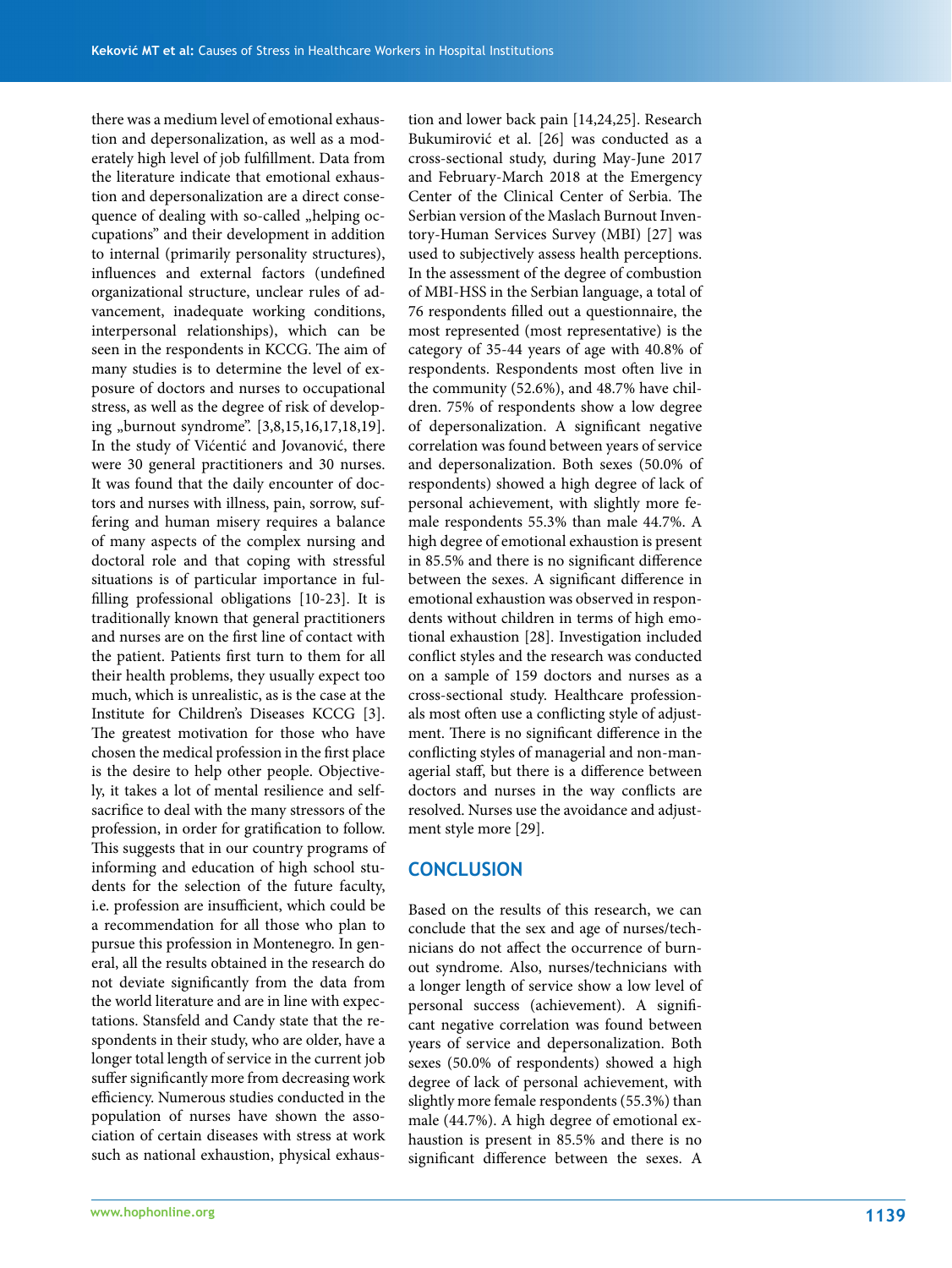significant difference in emotional exhaustion was observed in children without children in terms of high emotional exhaustion. Respon dents with less work experience have a higher degree of depersonalization and respondents without children have a higher degree of emo tional exhaustion. The duration of the conflict leads to a situation of fear, demotivation for work, increased pessimism and can lead to affect or cumulative accumulation of negative thoughts, which can sometimes be fatal. This is how we recognize a situation we call stress.

# **CONFLICT OF INTEREST**

All authors declare no conflict of interest.

# **REFERENCES**

1. Zotović M., (2002). Stres i posledice stresa: Pri kaz transakcionističkog teorijskog modela. Društvo psihologa Srbije, 35 (1-2): 3-23.

2. Zotović, M. (2004). Prevladavanje stresa: Konceptualna i teorijska pitanja sa stanovišta transakcionističke teorije, Psihologija, 37(1):532.

3. Nenadović, M., Janković, Z., Katanić, M., Đokić-Pješčić, K., Malešević, Z., Radulović, S., Nenadović, N., i Grbić, I. (2013). Sindrom profe sionalnog sagorevanja (burnout syndrome). Praxis medica, 42(1), 7-11.

4. Vuković MH, Vuković AD. Need for Reconceptu alization of Professional Satisfaction and/or Work Effects in Healthcare Organizations. Hospital Phar macology – International Multidisciplinary Journal 2017; 4(3):573-580.

5. Sahraian A, Fazelzadeh A, Mehdizadeh AR, Toobaee SH. Burnout in hospital nurses: a com parison of internal, surgery, psychiatry and burns wards. Int Nurs Rev. 2008 Mar;55(1):62-7.

6. Zeng Y. Review of work-related stress in mainland Chinese nurses. Nurs Health Sci. 2009 Mar;11(1):90- 7.

7. Amiri M, Khosravi A, Eghtesadi AR, Sadeghi Z, Abedi G, Ranjbar M, Mehrabian F. Burnout and its Influencing Factors among Primary Health Care Pro viders in the North East of Iran. PLoS One. 2016 Dec 8;11(12):e0167648.

8. Barbosa FT, Leão BA, Tavares GM, Santos JG. Burnout syndrome and weekly workload of on-call physicians: cross-sectional study. Sao Paulo Med J. 2012;130(5):282-8.

9. Raftopoulos V, Charalambous A, Talias M. The factors associated with the burnout syndrome and fatigue in Cypriot nurses: a census report. BMC Pub lic Health. 2012 Jun 20;12:457.

10. Purpora C, Blegen MA. Job satisfaction and hori zontal violence in hospital staff registered nurses: the mediating role of peer relationships. J Clin Nurs. 2015 Aug;24(15-16):2286-94.

11. Ritter D. The relationship between healthy work environments and retention of nurses in a hospital setting. J Nurs Manag. 2011 Jan;19(1):27-32.

12. Thich Nhat Hanh. (2015). Posao. Kako pronaći smisao i radost u svakodnevnim obavezama. Planetopija. Zagreb.

13. Balch CM, Shanafelt TD, Sloan JA, Satele DV, Freischlag JA. Distress and career satisfaction among 14 surgical specialties, comparing academ ic and private practice settings. Ann Surg. 2011 Oct;254(4):558-68.

14. Shanafelt TD, Boone S, Tan L, Dyrbye LN, Sotile W, Satele D, West CP, Sloan J, Oreskovich MR. Burn out and satisfaction with work-life balance among US physicians relative to the general US population. Arch Intern Med. 2012 Oct 8;172(18):1377-85.

15. Kučukalić, A., Nenadović, M., i Simonović, P. (2011) Sagorevanje zdravstvenih radnika tokom dežurstva u psihijatrijskoj bolnici. Engrami, 33 supl., 1, (4), 226-7.

16. Klidonas, N., i Ljubojević, T. (2011) Burnout sindrom - sindrom sagovanja kod medicinskih se stara i tehničara. Engrami, 33(supl 1 4): 202-203.

17. Marcelino G, Cerveira JM, Carvalho I, Costa JA, Lopes M, Calado NE, Marques-Vidal P. Burnout lev els among Portuguese family doctors: a nationwide survey. BMJ Open. 2012 Jun 18;2(3):e001050.

18. Tekindal B, Tekindal MA, Pinar G, Ozturk F, Alan S. Nurses' burnout and unmet nursing care needs of patients' relatives in a Turkish State Hospital. Int J Nurs Pract. 2012 Feb;18(1):68-76.

19. Klopper HC, Coetzee SK, Pretorius R, Bester P. Practice environment, job satisfaction and burnout of critical care nurses in South Africa. J Nurs Manag. 2012 Jul;20(5):685-95.

20. Vićentić S, Jovanović A, Dunjić B, Pavlović Z, Nenadović M, Nenadović N. [Professional stress in general practitioners and psychiatrists--the level of psycologic distress and burnout risk]. Vojnosanit Pregl. 2010 Sep;67(9):741-6. Serbian.

21. Chivato Pérez T, Campos Andreu A, Negro Alva rez JM, Caballero Martínez F. Professional burnout and work satisfaction in Spanish allergists: analysis of working conditions in the specialty. J Investig Al lergol Clin Immunol. 2011;21(1):13-21.

22. Cimiotti JP, Aiken LH, Sloane DM, Wu ES. Nurse staffing, burnout, and health care-associated infec tion. Am J Infect Control. 2012 Aug;40(6):486-90.

23. Aiken LH, Sloane DM, Clarke S, Poghosyan L, Cho E, You L, Finlayson M, Kanai-Pak M, Aungsuroch Y. Importance of work environments on hospital outcomes in nine countries. Int J Qual Health Care.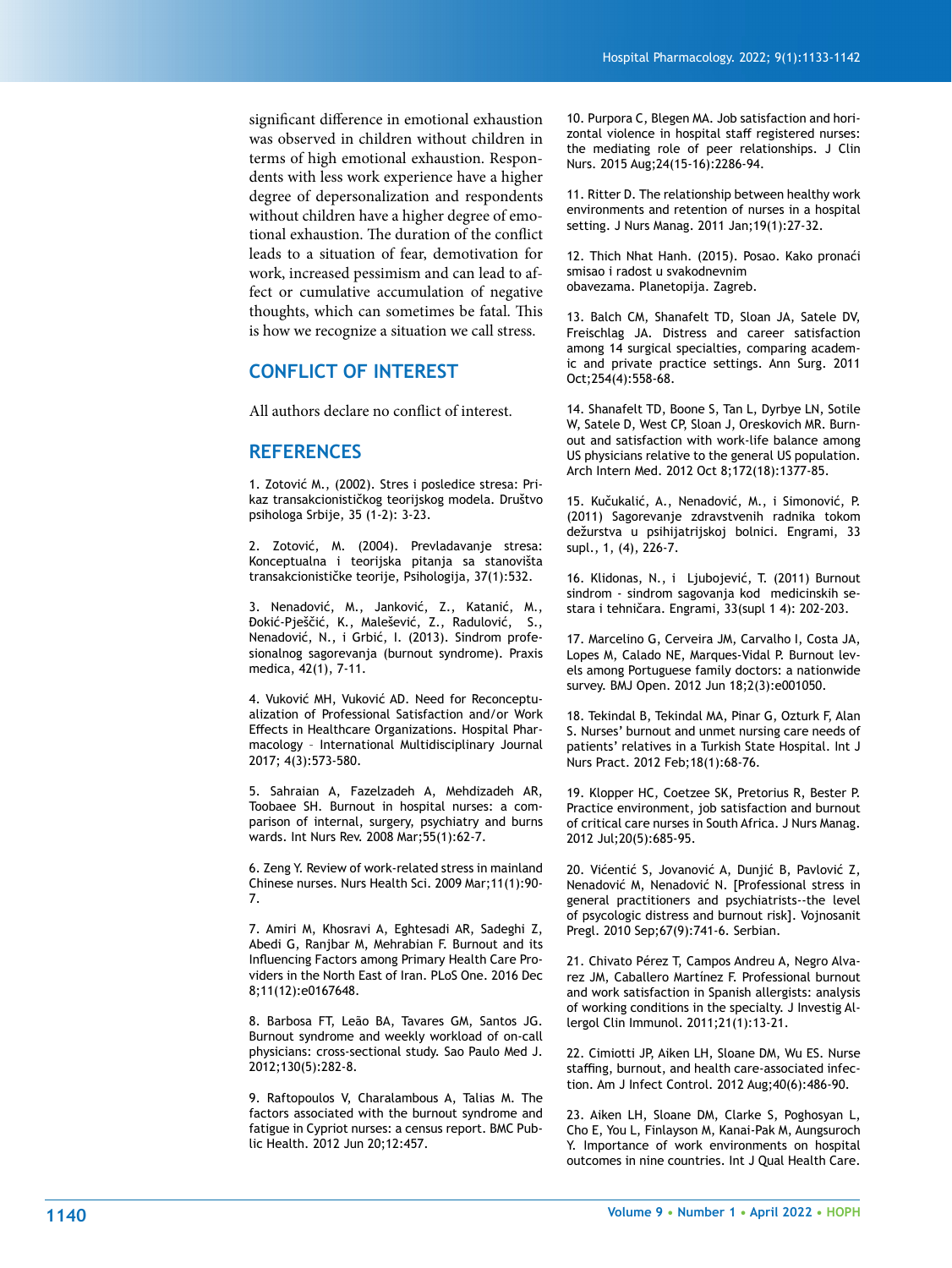#### 2011 Aug;23(4):357-64.

24. Habazin, I. (2013): Čimbenici zadovoljstva poslom i izgradnja na poslu medicinskih sestara i tehničara zaposlenih u zdravstvenom i penalnom sustavu. Doktorska disertacija. Edukacijsko-rehabilitacijski fakultet Sveučilišta u Zagrebu.

25. Jang Y, Oh Y. Impact of ethical factors on job satisfaction among Korean nurses. Nurs Ethics. 2019 Jun;26(4):1186-1198.

26. Bukumirović, A. M., Totić-Poznanović, S. D., Marković-Denić, L. N., Bukumirić, Z. M., Vlačić, A. N., Radak. At el. Sindrom 'sagorevanja' kod lekara koji su zaposleni u Urgentnom centru Kliničkog centra Srbije. Hospital Pharmacology - International Multidisciplinary Journal, 2018. 5(2), 647-653.

27. Maslach C, Schaufeli WB, Leiter MP. Job burnout. Annu Rev Psychol. 2001;52:397-422.

28. Brestovacki B, Milutinović D, Cigić T, Grujić V, Simin D. [Conflict styles observed in doctors and nurses in health care organization]. Med Pregl. 2011 May-Jun;64(5-6):262-6.

29. Seitovirta J, Lehtimäki AV, Vehviläinen-Julkunen K, Mitronen L, Kvist T. Registered nurses' perceptions of rewarding and its significance. J Nurs Manag. 2018 May;26(4):457-466.